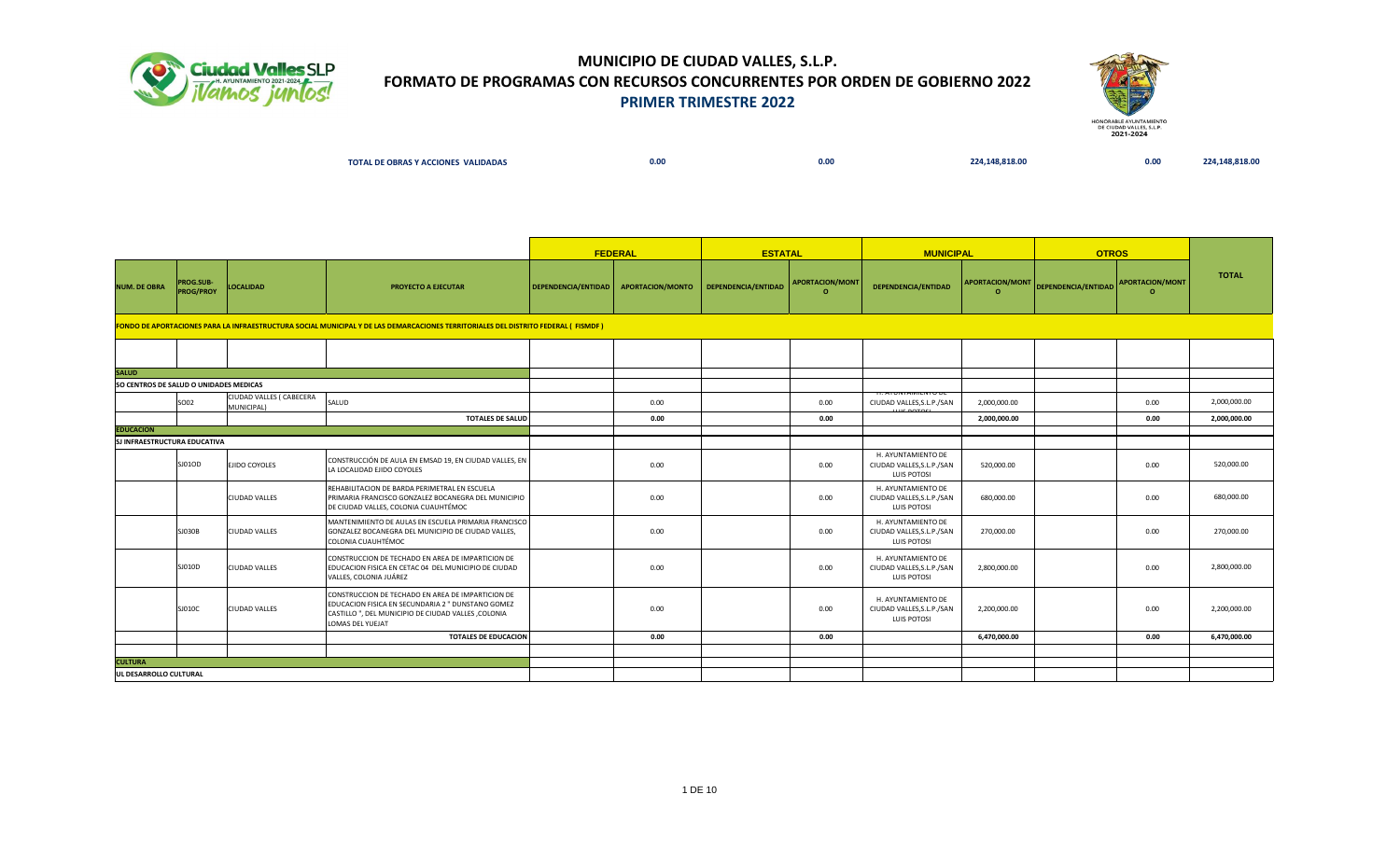



| <b>TOTAL DE OBRAS Y ACCIONES</b><br><b>S VALIDADAS</b> | 0.00 | $\sim$<br>v.vu | 48.818.00<br>- 21 | 0.00 | ____ |
|--------------------------------------------------------|------|----------------|-------------------|------|------|
|                                                        |      |                |                   |      |      |

|                                   |                                      |                                        |                                                                                                                                                            |                     | <b>FEDERAL</b>   | <b>ESTATAL</b>      |                             | <b>MUNICIPAL</b>                                                      |                             | <b>OTROS</b>                        |          |              |
|-----------------------------------|--------------------------------------|----------------------------------------|------------------------------------------------------------------------------------------------------------------------------------------------------------|---------------------|------------------|---------------------|-----------------------------|-----------------------------------------------------------------------|-----------------------------|-------------------------------------|----------|--------------|
| <b>NUM. DE OBRA</b>               | <b>PROG.SUB-</b><br><b>PROG/PROY</b> | <b>LOCALIDAD</b>                       | <b>PROYECTO A EJECUTAR</b>                                                                                                                                 | DEPENDENCIA/ENTIDAD | APORTACION/MONTO | DEPENDENCIA/ENTIDAD | APORTACION/MONT<br>$\Omega$ | DEPENDENCIA/ENTIDAD                                                   | APORTACION/MONT<br>$\Omega$ | DEPENDENCIA/ENTIDAD APORTACION/MONT | $\Omega$ | <b>TOTAL</b> |
|                                   | UL01OB                               | CIUDAD VALLES ( CABECERA<br>MUNICIPAL) | <b>CULTURA</b>                                                                                                                                             |                     | 0.00             |                     | 0.00                        | H. AYUNTAMIENTO DE<br>CIUDAD VALLES, S.L.P./SAN                       | 3,000,000.00                |                                     | 0.00     | 3,000,000.00 |
|                                   |                                      |                                        | <b>TOTALES DE CULTURA</b>                                                                                                                                  |                     | 0.00             |                     | 0.00                        | <b>LLUC DOTOSI</b>                                                    | 3,000,000.00                |                                     | 0.00     | 3,000,000.00 |
|                                   |                                      |                                        |                                                                                                                                                            |                     |                  |                     |                             |                                                                       |                             |                                     |          |              |
| <b>DEPORTES</b>                   |                                      |                                        |                                                                                                                                                            |                     |                  |                     |                             |                                                                       |                             |                                     |          |              |
| <b>SL DESARROLLO DEL DEPORTE</b>  |                                      |                                        |                                                                                                                                                            |                     |                  |                     |                             |                                                                       |                             |                                     |          |              |
|                                   | SLO2OB                               | CIUDAD VALLES ( CABECERA<br>MUNICIPAL) | <b>DEPORTE</b>                                                                                                                                             |                     | 0.00             |                     | 0.00                        | H. AYUNTAMIENTO DE<br>CIUDAD VALLES, S.L.P./SAN                       | 2,500,000.00                |                                     | 0.00     | 2,500,000.00 |
|                                   |                                      |                                        | <b>TOTALES DE DEPORTES</b>                                                                                                                                 |                     | 0.00             |                     | 0.00                        |                                                                       | 2,500,000.00                |                                     | 0.00     | 2,500,000.00 |
|                                   |                                      |                                        |                                                                                                                                                            |                     |                  |                     |                             |                                                                       |                             |                                     |          |              |
| <b>VIVIENDA</b>                   |                                      |                                        |                                                                                                                                                            |                     |                  |                     |                             |                                                                       |                             |                                     |          |              |
| SH MEJORAMIENTO DE VIVIENDA       |                                      |                                        |                                                                                                                                                            |                     |                  |                     |                             |                                                                       |                             |                                     |          |              |
|                                   | SH010D                               | CIUDAD VALLES                          | CONSTRUCCION DE CUARTO DORMITORIO EN CIUDAD VALLES,<br>EN CALLE INGLATERRA ENTRE CALLE ADOLFO LOPEZ MATEOS Y<br>CALLE LAS HUERTAS, COLONIA LÁZARO CARDENAS |                     | 0.00             |                     | 0.00                        | H. AYUNTAMIENTO DE<br>CIUDAD VALLES, S.L.P./SAN<br><b>LUIS POTOSI</b> | 75,000.00                   |                                     | 0.00     | 75,000.00    |
|                                   | SH01OD                               | CIUDAD VALLES ( CABECERA<br>MUNICIPAL) | <b>VIVIENDA</b>                                                                                                                                            |                     | 0.00             |                     | 0.00                        | H. AYUNTAMIENTO DE<br>CIUDAD VALLES, S.L.P./SAN<br><b>LUIS POTOSL</b> | 3,975,000.00                |                                     | 0.00     | 3,975,000.00 |
|                                   |                                      |                                        | <b>TOTALES DE VIVIENDA</b>                                                                                                                                 |                     | 0.00             |                     | 0.00                        |                                                                       | 4,050,000.00                |                                     | 0.00     | 4,050,000.00 |
| <b>AGUA POTABLE Y SANEAMIENTO</b> |                                      |                                        |                                                                                                                                                            |                     |                  |                     |                             |                                                                       |                             |                                     |          |              |
| <b>SC AGUA POTABLE</b>            |                                      |                                        |                                                                                                                                                            |                     |                  |                     |                             |                                                                       |                             |                                     |          |              |
|                                   | SC04OD                               | CIUDAD VALLES ( CABECERA<br>MUNICIPAL) | AMPLIACIÓN DE RED DE DISTRIBUCION DE AGUA POTABLE EN<br>CAMPO NEGRO ANEXO A SANTA ROSA                                                                     |                     | 0.00             |                     | 0.00                        | H. AYUNTAMIENTO DE<br>CIUDAD VALLES, S.L.P./SAN<br>LUIS POTOSI        | 800,000.00                  |                                     | 0.00     | 800,000.00   |
|                                   | <b>SC02OJ</b>                        | CIUDAD VALLES ( CABECERA<br>MUNICIPAL) | REHABILITACIÓN DE SISTEMA DE AGUA POTABLE EN CIUDAD<br>VALLES, EN LA LOCALIDAD EJIDO LAS PITAS                                                             |                     | 0.00             |                     | 0.00                        | H. AYUNTAMIENTO DE<br>CIUDAD VALLES, S.L.P./SAN<br>LUIS POTOSI        | 600,000.00                  |                                     | 0.00     | 600,000.00   |
|                                   | SC02OJ                               | EJIDO SAN CARLOS                       | REHABILITACIÓN DE SISTEMA DE AGUA POTABLE EN CIUDAD<br>VALLES, EN LA LOCALIDAD DE EJIDO SAN CARLOS                                                         |                     | 0.00             |                     | 0.00                        | H. AYUNTAMIENTO DE<br>CIUDAD VALLES, S.L.P./SAN<br><b>LUIS POTOSI</b> | 140,000.00                  |                                     | 0.00     | 140,000.00   |
|                                   | <b>SC050G</b>                        | CIUDAD VALLES                          | <b>EQUIPAMIENTO DE SISTEMA DE AGUA TANCHACHIN</b> .DEL<br>MUNICIPIO DE CIUDAD VALLES (ADQUISICION DE BOMBA,<br>MOTOR Y PIEZAS ESPECIALES)                  |                     | 0.00             |                     | 0.00                        | H. AYUNTAMIENTO DE<br>CIUDAD VALLES, S.L.P./SAN<br>LUIS POTOSI        | 340,000.00                  |                                     | 0.00     | 340,000.00   |
|                                   | SD030B                               | CIUDAD VALLES                          | MANTENIMIENTO DE DRENAJE PLUVIAL EN ARROYOS Y<br>CANALES (DESAZOLVES) DEL MUNICIPIO DE CIUDAD VALLES                                                       |                     | 0.00             |                     | 0.00                        | H. AYUNTAMIENTO DE<br>CIUDAD VALLES, S.L.P./SAN<br><b>LUIS POTOSI</b> | 1,300,000.00                |                                     | 0.00     | 1,300,000.00 |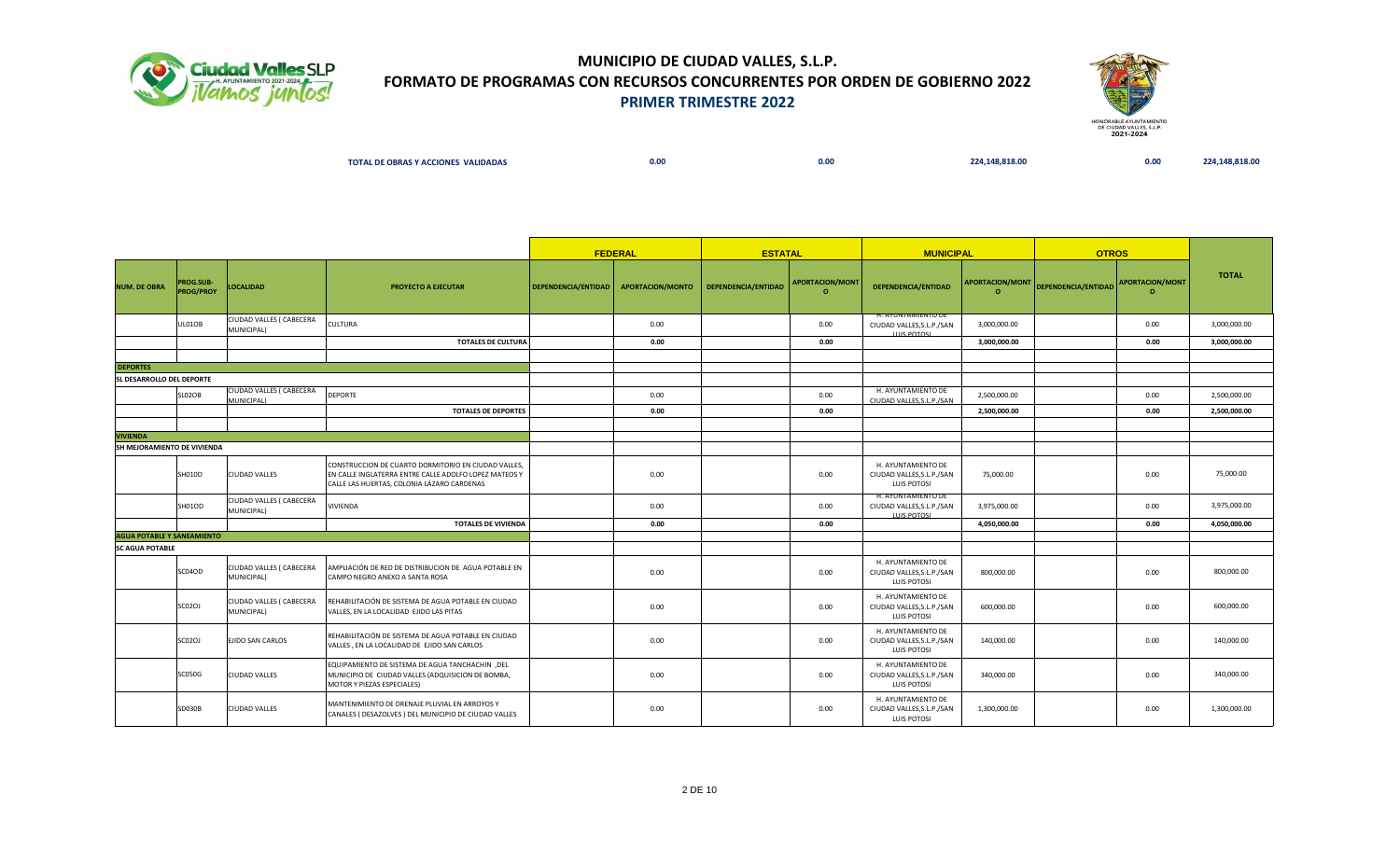



| TOTAL DE OBRAS Y ACCIONES VALIDADAS | 0.00 | 0.00<br>. | 224.148.818.00 | 0.00 | 224.148.818.00 |
|-------------------------------------|------|-----------|----------------|------|----------------|
|                                     |      |           |                |      |                |

|                           |                                      |                                        |                                                                                                                                                     |                     | <b>FEDERAL</b>          | <b>ESTATAL</b>      |                                    | <b>MUNICIPAL</b>                                                                            |                                    | <b>OTROS</b>        |                                    |               |
|---------------------------|--------------------------------------|----------------------------------------|-----------------------------------------------------------------------------------------------------------------------------------------------------|---------------------|-------------------------|---------------------|------------------------------------|---------------------------------------------------------------------------------------------|------------------------------------|---------------------|------------------------------------|---------------|
| <b>NUM. DE OBRA</b>       | <b>PROG.SUB-</b><br><b>PROG/PROY</b> | <b>LOCALIDAD</b>                       | PROYECTO A EJECUTAR                                                                                                                                 | DEPENDENCIA/ENTIDAD | <b>APORTACION/MONTO</b> | DEPENDENCIA/ENTIDAD | <b>APORTACION/MONT</b><br>$\Omega$ | DEPENDENCIA/ENTIDAD                                                                         | <b>APORTACION/MONT</b><br>$\Omega$ | DEPENDENCIA/ENTIDAD | <b>APORTACION/MONT</b><br>$\Omega$ | <b>TOTAL</b>  |
|                           |                                      | CIUDAD VALLES ( CABECERA<br>MUNICIPAL) | AGUA POTABLE Y SANEAMIENTO                                                                                                                          |                     | 0.00                    |                     | 0.00                               | H. AYUNTAMIENTO DE<br>CIUDAD VALLES, S.L.P./SAN<br><b>LUIS POTOSL</b>                       | 8,360,000.00                       |                     | 0.00                               | 8,360,000.00  |
|                           |                                      |                                        | <b>TOTALES AGUA Y SANEAMIENTO</b>                                                                                                                   |                     | 0.00                    |                     | 0.00                               |                                                                                             | 11,540,000.00                      |                     | 0.00                               | 11,540,000.00 |
| <b>ELECTRIFICACION</b>    |                                      |                                        |                                                                                                                                                     |                     |                         |                     |                                    |                                                                                             |                                    |                     |                                    |               |
| <b>SG ELECTRIFICACION</b> |                                      |                                        |                                                                                                                                                     |                     |                         |                     |                                    |                                                                                             |                                    |                     |                                    |               |
|                           | SG02OB                               | CIUDAD VALLES ( CABECERA<br>MUNICIPAL) | <b>ELECTRIFICACION</b>                                                                                                                              |                     | 0.00                    |                     | 0.00                               | H. AYUNTAMIENTO DE<br>CIUDAD VALLES, S.L.P./SAN<br><b>LUIS POTOSI</b><br>H. AYUNTAMIENTO DE | 4,650,000.00                       |                     | 0.00                               | 4,650,000.00  |
|                           | SG02OB                               | CIUDAD VALLES ( CABECERA<br>MUNICIPAL) | AMPLIACION DE ELECTRIFICACION EN CIUDAD VALLES.<br>COLONIA PALMA SOLA                                                                               |                     | 0.00                    |                     | 0.00                               | CIUDAD VALLES, S.L.P./SAN<br><b>LUIS POTOSI</b>                                             | 1,850,000.00                       |                     | 0.00                               | 1,850,000.00  |
|                           |                                      |                                        | <b>TOTALES DE ELECTRIFICACION</b>                                                                                                                   |                     | 0.00                    |                     | 0.00                               |                                                                                             | 6,500,000.00                       |                     | 0.00                               | 6,500,000.00  |
|                           |                                      |                                        |                                                                                                                                                     |                     |                         |                     |                                    |                                                                                             |                                    |                     |                                    |               |
|                           |                                      |                                        |                                                                                                                                                     |                     |                         |                     |                                    |                                                                                             |                                    |                     |                                    |               |
| <b>DESARROLLO URBANO</b>  |                                      |                                        |                                                                                                                                                     |                     |                         |                     |                                    |                                                                                             |                                    |                     |                                    |               |
| <b>SE URBANIZACION</b>    |                                      |                                        |                                                                                                                                                     |                     |                         |                     |                                    |                                                                                             |                                    |                     |                                    |               |
|                           | <b>SE03OJ</b>                        | CIUDAD VALLES ( CABECERA<br>MUNICIPAL) | REHABILITACIÓN DE ALUMBRADO PÚBLICO                                                                                                                 |                     | 0.00                    |                     | 0.00                               | H. AYUNTAMIENTO DE<br>CIUDAD VALLES, S.L.P./SAN<br>LUIS POTOSI                              | 1,650,000.00                       |                     | 0.00                               | 1,650,000.00  |
|                           | SE01OH                               | FRACC. EL CONSUELO                     | CONSTRUCCIÓN DE PAVIMENTACIÓN CON CONCRETO<br>ASFALTICO EN CIUDAD VALLES, EN ACCESO AL FRACC. AL<br>CONSUELO                                        |                     | 0.00                    |                     | 0.00                               | H. AYUNTAMIENTO DE<br>CIUDAD VALLES, S.L.P./SAN<br><b>LUIS POTOSI</b>                       | 2,950,000.00                       |                     | 0.00                               | 2,950,000.00  |
|                           | <b>SE03OA</b>                        | CIUDAD VALLES ( CABECERA<br>MUNICIPAL) | REHABILITACIÓN DE CALLE EN CIUDAD VALLES, EN CALLE<br>VICENTE C SALAZAR ENTRE ARROYO Y ALLENDE<br>(TERMINACIÓN), COLONIA MOCTEZUMA                  |                     | 0.00                    |                     | 0.00                               | H. AYUNTAMIENTO DE<br>CIUDAD VALLES, S.L.P./SAN<br>LUIS POTOSI                              | 190,000.00                         |                     | 0.00                               | 190,000.00    |
|                           | <b>SE03OA</b>                        | CIUDAD VALLES ( CABECERA<br>MUNICIPAL) | REHABILITACIÓN DE CALLE EN CIUDAD VALLES EN CALLE<br>CAMPECHE ENTRE FLORES MAGON Y CETAC 04 (SEGUNDA<br>ETAPA), COLONIA JUAREZ                      |                     | 0.00                    |                     | 0.00                               | H. AYUNTAMIENTO DE<br>CIUDAD VALLES, S.L.P./SAN<br>LUIS POTOSI                              | 1,100,000.00                       |                     | 0.00                               | 1,100,000.00  |
|                           | SE01OH                               | COLONIA LA DIANA                       | CONSTRUCCION DE PAVIMENTACION EN CIUDAD VALLES CON<br>CONCRETO ASFALTICO DE CALLE SOTO Y GAMA ENTRE CALLE<br>DIANA Y EMILIANO ZAPATA, COL. LA DIANA |                     | 0.00                    |                     | 0.00                               | H. AYUNTAMIENTO DE<br>CIUDAD VALLES, S.L.P./SAN<br>LUIS POTOSI                              | 915,000.00                         |                     | 0.00                               | 915,000.00    |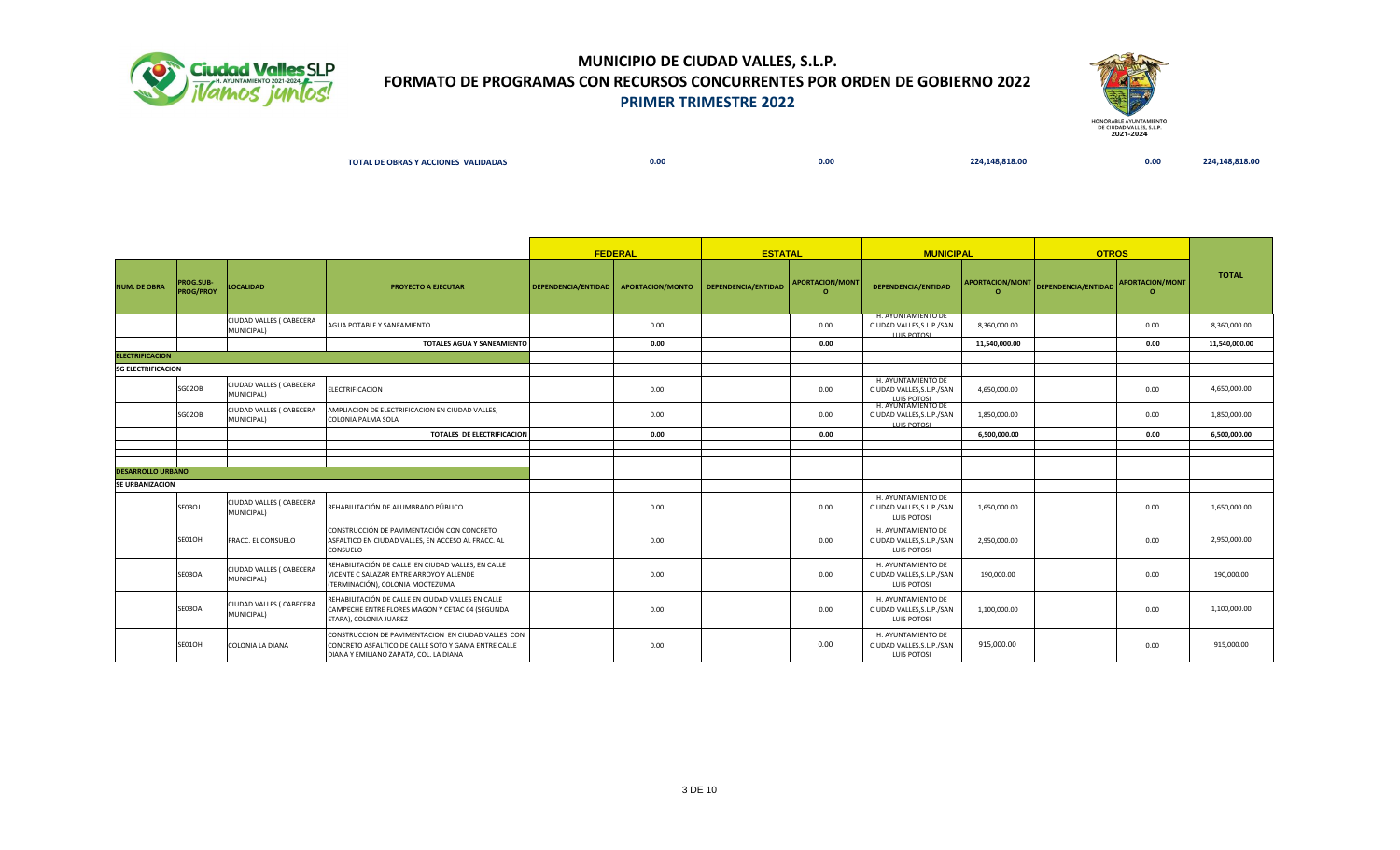



| <b>L DE OBRAS Y ACCIONES</b><br>S VALIDADAS<br>TOTA | 0.00 | 0.00 | 148.818.00<br>,,, | 0.00 |  |
|-----------------------------------------------------|------|------|-------------------|------|--|
|                                                     |      |      |                   |      |  |

|                     |                               |                                        |                                                                                                                                                                                                             |                     | <b>FEDERAL</b>   | <b>ESTATAL</b>      |                                    | <b>MUNICIPAL</b>                                                      |                                    | <b>OTROS</b>        |                                   |              |
|---------------------|-------------------------------|----------------------------------------|-------------------------------------------------------------------------------------------------------------------------------------------------------------------------------------------------------------|---------------------|------------------|---------------------|------------------------------------|-----------------------------------------------------------------------|------------------------------------|---------------------|-----------------------------------|--------------|
| <b>NUM. DE OBRA</b> | PROG.SUB-<br><b>PROG/PROY</b> | <b>LOCALIDAD</b>                       | PROYECTO A EJECUTAR                                                                                                                                                                                         | DEPENDENCIA/ENTIDAD | APORTACION/MONTO | DEPENDENCIA/ENTIDAD | <b>APORTACION/MONT</b><br>$\Omega$ | DEPENDENCIA/ENTIDAD                                                   | <b>APORTACION/MONT</b><br>$\Omega$ | DEPENDENCIA/ENTIDAD | <b>APORTACION/MONT</b><br>$\circ$ | <b>TOTAL</b> |
|                     | SE01OH                        | COLONIA EMILIANO ZAPATA                | CONSTRUCCION DE PAVIMENTACION EN CIUDAD VALLES CON<br>CONCRETO ASFALTICO, EN CALLE HAITI ENTRE EMILIANO<br>ZAPATA Y COSTA RICA, COL. EMILIANO ZAPATA                                                        |                     | 0.00             |                     | 0.00                               | H. AYUNTAMIENTO DE<br>CIUDAD VALLES, S.L.P./SAN<br>LUIS POTOSI        | 2,250,000.00                       |                     | 0.00                              | 2,250,000.00 |
|                     | SE01OH                        | CIUDAD VALLES ( CABECERA<br>MUNICIPAL) | CONSTRUCCION DE PAVIMENTACION EN CIUDAD VALLES CON<br>CONCRETO ASFALTICO DE CALLE BRISAS ENTRE 16 DE<br>SEPTIEMBRE Y ALAMO, COLONIA LA PIMIENTA                                                             |                     | 0.00             |                     | 0.00                               | H. AYUNTAMIENTO DE<br>CIUDAD VALLES, S.L.P./SAN<br><b>LUIS POTOSI</b> | 1,431,200.00                       |                     | 0.00                              | 1,431,200.00 |
|                     | SE01OH                        | CIUDAD VALLES ( CABECERA<br>MUNICIPAL) | CONSTRUCCION DE PAVIMENTACION EN CIUDAD VALLES CON<br>CONCRETO ASFALTICO DE CALLES ALFREDO TORROELLAS ENTRE<br>LINARES Y NAVIDAD, Y NAVIDAD ENTRE ALFREDO TORROELLA Y<br>GREGORIO OSUNA, COLONIA LAS BRISAS |                     | 0.00             |                     | 0.00                               | H. AYUNTAMIENTO DE<br>CIUDAD VALLES, S.L.P./SAN<br>LUIS POTOSI        | 2,650,000.00                       |                     | 0.00                              | 2,650,000.00 |
|                     | SE01OH                        | CIUDAD VALLES ( CABECERA<br>MUNICIPAL) | CONSTRUCCION DE PAVIMENTACIÓN EN CIUDAD VALLES CON<br>CONCRETO ASFALTICO DE CALLE HALCON ENTRE QUETZAL Y<br>CONDOR FRACC. HUASTECAS                                                                         |                     | 0.00             |                     | 0.00                               | H. AYUNTAMIENTO DE<br>CIUDAD VALLES, S.L.P./SAN<br>LUIS POTOSI        | 1,800,000.00                       |                     | 0.00                              | 1.800.000.00 |
|                     | <b>SE01OI</b>                 | COLONIA CITLALMINA                     | CONSTRUCCION DE REVESTIMIENTO DE CAMINO DE ACCESO Y<br>CALLES EN CIUDAD VALLES, COL. CITLALMINA                                                                                                             |                     | 0.00             |                     | 0.00                               | H. AYUNTAMIENTO DE<br>CIUDAD VALLES, S.L.P./SAN<br>LUIS POTOSI        | 1,430,000.00                       |                     | 0.00                              | 1,430,000.00 |
|                     | <b>SE01OI</b>                 | CIUDAD VALLES ( CABECERA<br>MUNICIPAL) | CONSTRUCCION CON REVESTIMIENTO EN CIUDAD VALLES, DE<br>CAMINO DE ACCESO A COMUNIDAD EL CHOY                                                                                                                 |                     | 0.00             |                     | 0.00                               | H. AYUNTAMIENTO DE<br>CIUDAD VALLES, S.L.P./SAN<br><b>LUIS POTOSI</b> | 1.430.000.00                       |                     | 0.00                              | 1,430,000.00 |
|                     | <b>SE01OI</b>                 | CIUDAD VALLES ( CABECERA<br>MUNICIPAL) | CONSTRUCCION CON REVESTIMIENTO DE CALLES EN EJIDO EL<br>VELADERO                                                                                                                                            |                     | 0.00             |                     | 0.00                               | H. AYUNTAMIENTO DE<br>CIUDAD VALLES, S.L.P./SAN<br>LUIS POTOSI        | 1,430,000.00                       |                     | 0.00                              | 1.430.000.00 |
|                     | <b>SE01OI</b>                 | CIUDAD VALLES ( CABECERA<br>MUNICIPAL) | CONSTRUCCION CON REVESTIMIENTO EN CALLES DEL EJIDO<br>PUERTA DEL ESPIRITU SANTO                                                                                                                             |                     | 0.00             |                     | 0.00                               | H. AYUNTAMIENTO DE<br>CIUDAD VALLES, S.L.P./SAN<br>LUIS POTOSI        | 1,430,000.00                       |                     | 0.00                              | 1,430,000.00 |
|                     | <b>SE01OI</b>                 | CIUDAD VALLES ( CABECERA<br>MUNICIPAL) | CONSTRUCCION CON REVESTIMIENTO EN CALLES DEL EJIDO LAS<br>CRUCITAS (ESTACION)                                                                                                                               |                     | 0.00             |                     | 0.00                               | H. AYUNTAMIENTO DE<br>CIUDAD VALLES, S.L.P./SAN<br><b>LUIS POTOSI</b> | 1,430,000.00                       |                     | 0.00                              | 1,430,000.00 |
|                     |                               | <b>CIUDAD VALLES</b>                   | REHABILITACION DE PAVIMENTACION CON RIEGO DE SELLO Y<br>EMULSION ASFALTICA, INCLUYE BACHEO, EN CIUDAD VALLES,<br>CALLE VIA LACTEA ENTRE CALLE LOPEZ MATEOS Y CALLE HAITI,<br>FRACCIONAMIENTO DEL SOL        |                     | 0.00             |                     | 0.00                               | H. AYUNTAMIENTO DE<br>CIUDAD VALLES, S.L.P./SAN<br>LUIS POTOSI        | 800,000.00                         |                     | 0.00                              | 800,000.00   |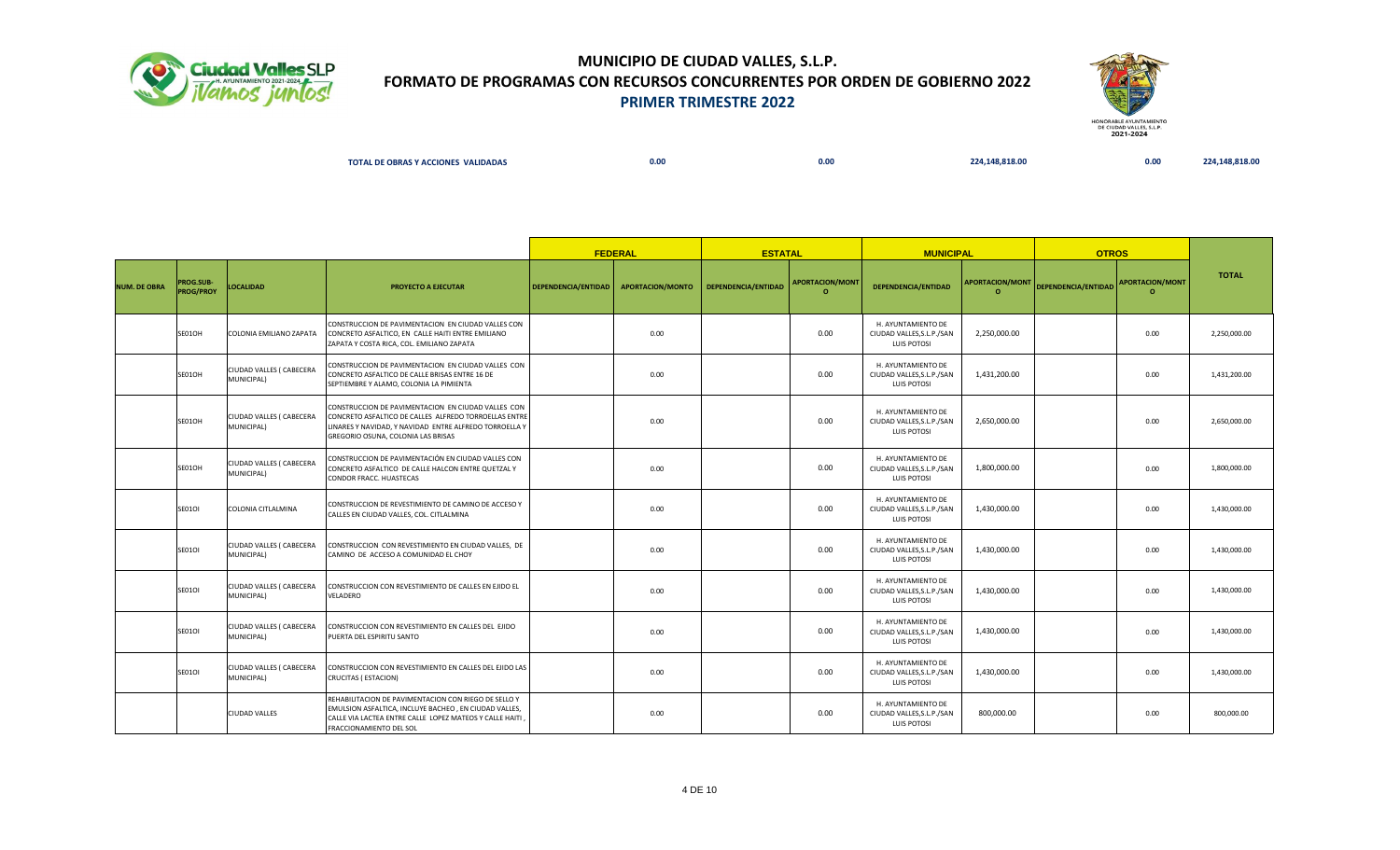



| _______ |  | <b>TY ACCIONES VALIDADAS</b><br>TOT.<br>$\epsilon$ OBRAS Y | 0.00 | 0.00 | 48.818.00 | 0.00 |  |
|---------|--|------------------------------------------------------------|------|------|-----------|------|--|
|---------|--|------------------------------------------------------------|------|------|-----------|------|--|

|                     |                                      |                      |                                                                                                                                                                                                                                                                      |                     | <b>FEDERAL</b>   | <b>ESTATAL</b>      |                                    | <b>MUNICIPAL</b>                                               |                                    | <b>OTROS</b>               |                                    |              |
|---------------------|--------------------------------------|----------------------|----------------------------------------------------------------------------------------------------------------------------------------------------------------------------------------------------------------------------------------------------------------------|---------------------|------------------|---------------------|------------------------------------|----------------------------------------------------------------|------------------------------------|----------------------------|------------------------------------|--------------|
| <b>NUM. DE OBRA</b> | <b>PROG.SUB-</b><br><b>PROG/PROY</b> | <b>LOCALIDAD</b>     | <b>PROYECTO A EJECUTAR</b>                                                                                                                                                                                                                                           | DEPENDENCIA/ENTIDAD | APORTACION/MONTO | DEPENDENCIA/ENTIDAD | <b>APORTACION/MONT</b><br>$\Omega$ | DEPENDENCIA/ENTIDAD                                            | <b>APORTACION/MONT</b><br>$\Omega$ | <b>DEPENDENCIA/ENTIDAD</b> | <b>APORTACION/MONT</b><br>$\Omega$ | <b>TOTAL</b> |
|                     |                                      | CIUDAD VALLES        | REHABILITACION DE PAVIMENTACION EN CONCRETO<br>ASFALTICO EN CIUDAD VALLES, CALLE TAURO ENTRE<br>CARRETERA AL INGENIO A CALLE SEXTA, COLONIA SANTA LUCIA                                                                                                              |                     | 0.00             |                     | 0.00                               | H. AYUNTAMIENTO DE<br>CIUDAD VALLES, S.L.P./SAN<br>LUIS POTOSI | 4,000,000.00                       |                            | 0.00                               | 4,000,000.00 |
|                     |                                      | <b>CIUDAD VALLES</b> | REHABILITACION DE PAVIMENTACION CON RIEGO DE SELLO Y<br>EMULSION ASFALTICA, INCLUYE BACHEO, EN CIUDAD VALLES,<br>EN ACCESO A CAMINO A SANTA ROSA( DIANA) ENTRE LAS VIAS (<br>CALLE AL INGENIO) Y CALLE RIO AMAZONAS (ACCESO A<br>PRADERAS DEL RIO), COLONIA LA DIANA |                     | 0.00             |                     | 0.00                               | H. AYUNTAMIENTO DE<br>CIUDAD VALLES, S.L.P./SAN<br>LUIS POTOSI | 1,350,000.00                       |                            | 0.00                               | 1.350.000.00 |
|                     | SE010H                               | <b>CIUDAD VALLES</b> | CONSTRUCCION DE PAVIMENTACION CON CONCRETO<br>ASFALTICO EN CIUDAD VALLES. EN CALLE GERARDO MEDELLIN<br>ENTRE CALLE ADOLFO LÓPEZ MATEOS Y CALLE MANGO,<br><b>COLONIA LA ESTRELLA</b>                                                                                  |                     | 0.00             |                     | 0.00                               | H. AYUNTAMIENTO DE<br>CIUDAD VALLES, S.L.P./SAN<br>LUIS POTOSI | 1,800,000.00                       |                            | 0.00                               | 1,800,000.00 |
|                     | SE010H                               | CIUDAD VALLES        | CONSTRUCCION DE PAVIMENTACION CON CONCRETO<br>HIDRAULICO EN CIUDAD VALLES, EN CALLE TEHUACAN ENTRE<br>CHILAPAN Y CALLE JOSE MARIA MORELOS Y PAVON, COLONIA<br>MARQUEZ                                                                                                |                     | 0.00             |                     | 0.00                               | H. AYUNTAMIENTO DE<br>CIUDAD VALLES, S.L.P./SAN<br>LUIS POTOSI | 2,900,000.00                       |                            | 0.00                               | 2,900,000.00 |
|                     | <b>SE030A</b>                        | <b>CIUDAD VALLES</b> | REHABILITACION DE CALLE CON CONCRETO HIDRAULICO EN<br>CIUDAD VALLES . CALLE AVENIDA DE LAS ROSAS Y CRUCE CON<br>CALLE ZASAFRAS. COLONIA 18 DE MARZO                                                                                                                  |                     | 0.00             |                     | 0.00                               | H. AYUNTAMIENTO DE<br>CIUDAD VALLES.S.L.P./SAN<br>LUIS POTOSI  | 400,000.00                         |                            | 0.00                               | 400,000.00   |
|                     | SE030H                               | CIUDAD VALLES        | REHABILITACION DE REVESTIMIENTO EN CALLES, MUNICIPIO<br>DE CIUDAD VALLES, EN LA LOCALIDAD DEL EJIDO LOBO Y<br>ANEXAS                                                                                                                                                 |                     | 0.00             |                     | 0.00                               | H. AYUNTAMIENTO DE<br>CIUDAD VALLES, S.L.P./SAN<br>LUIS POTOSI | 1,100,000.00                       |                            | 0.00                               | 1,100,000.00 |
|                     | SE030H                               | CIUDAD VALLES        | REHABILITACION DE REVESTIMIENTO EN CALLES, MUNICIPIO<br>DE CIUDAD VALLES, EN LA LOCALIDAD DEL DESENGAÑO 1                                                                                                                                                            |                     | 0.00             |                     | 0.00                               | H. AYUNTAMIENTO DE<br>CIUDAD VALLES, S.L.P./SAN<br>LUIS POTOSI | 1,280,000.00                       |                            | 0.00                               | 1,280,000.00 |
|                     | SE030H                               | <b>CIUDAD VALLES</b> | REHABILITACION DE REVESTIMIENTO EN CALLES, MUNICIPIO<br>DE CIUDAD VALLES, EN LA LOCALIDAD LA PERLA                                                                                                                                                                   |                     | 0.00             |                     | 0.00                               | H. AYUNTAMIENTO DE<br>CIUDAD VALLES, S.L.P./SAN<br>LUIS POTOSI | 1,400,000.00                       |                            | 0.00                               | 1,400,000.00 |
|                     | <b>SE010H</b>                        | CIUDAD VALLES        | CONSTRUCCION DE PAVIMENTACION CON CONCRETO<br>ASFALTICO EN CIUDAD VALLES, LOCALIDAD ALVARO OBREGON (<br>EL PUJAL), EN CALLE SAN LUIS ENTRE CALLE MONTERREY Y<br><b>CALLE TORREON</b>                                                                                 |                     | 0.00             |                     | 0.00                               | H. AYUNTAMIENTO DE<br>CIUDAD VALLES, S.L.P./SAN<br>LUIS POTOSI | 1,550,000.00                       |                            | 0.00                               | 1,550,000.00 |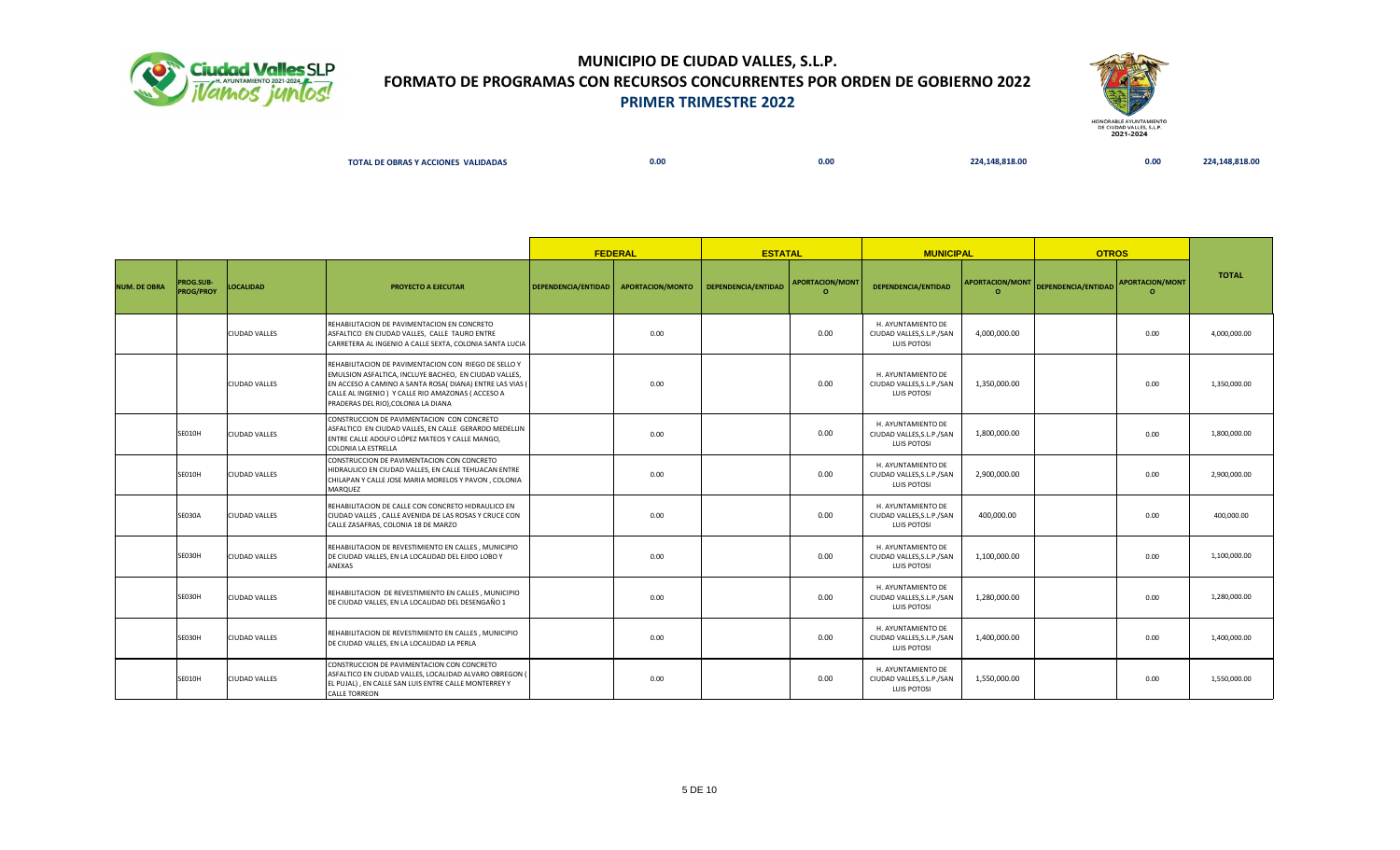



| <b>AL DE OBRAS Y ACCIONES</b><br><b>TOTAL</b><br><b>VALIDADAS</b> | 0.00 | $\overline{ }$<br><b>U.UU</b> | 18.818.00 | 0.00 | $\sim$ $\sim$ $\sim$ |
|-------------------------------------------------------------------|------|-------------------------------|-----------|------|----------------------|
|                                                                   |      |                               |           |      |                      |

|                                                  |                                      | <b>FEDERAL</b>                         |                                                                                                                                                                                                                                                          | <b>ESTATAL</b>      |                  | <b>MUNICIPAL</b>    |                                    | <b>OTROS</b>                                                          |               |                                     |                                   |               |
|--------------------------------------------------|--------------------------------------|----------------------------------------|----------------------------------------------------------------------------------------------------------------------------------------------------------------------------------------------------------------------------------------------------------|---------------------|------------------|---------------------|------------------------------------|-----------------------------------------------------------------------|---------------|-------------------------------------|-----------------------------------|---------------|
| <b>NUM. DE OBRA</b>                              | <b>PROG.SUB-</b><br><b>PROG/PROY</b> | <b>LOCALIDAD</b>                       | PROYECTO A EJECUTAR                                                                                                                                                                                                                                      | DEPENDENCIA/ENTIDAD | APORTACION/MONTO | DEPENDENCIA/ENTIDAD | <b>APORTACION/MONT</b><br>$\Omega$ | DEPENDENCIA/ENTIDAD                                                   |               | APORTACION/MONT DEPENDENCIA/ENTIDAD | <b>APORTACION/MONT</b><br>$\circ$ | <b>TOTAL</b>  |
|                                                  |                                      | <b>CIUDAD VALLES</b>                   | REHABILITACION DE PAVIMENTACION CON RIEGO DE SELLO Y<br>EMULSION ASFALTICA, INCLUYE BACHEO, EN CIUDAD VALLES,<br>EN AVENIDA EJERCITO MEXICANO ENTRE BOULEVARD MEXICO<br>LAREDO Y CALLE PONCIANO ARRIAGA ( LINARES),<br>FRACCIONAMIENTO NORTE RESIDENCIAL |                     | 0.00             |                     | 0.00                               | H. AYUNTAMIENTO DE<br>CIUDAD VALLES, S.L.P./SAN<br>LUIS POTOSI        | 1,200,000.00  |                                     | 0.00                              | 1,200,000.00  |
|                                                  |                                      | <b>CIUDAD VALLES</b>                   | REHABILITACION DE PAVIMENTACION CON RIEGO DE SELLO Y<br>EMULSION ASFALTICA, INCLUYE BACHEO, EN CIUDAD VALLES,<br>EN AVENIDA EJERCITO MEXICANO DE CALLE XILITLA A CALLE<br><b>BENITO JUAREZ</b>                                                           |                     | 0.00             |                     | 0.00                               | H. AYUNTAMIENTO DE<br>CIUDAD VALLES, S.L.P./SAN<br><b>LUIS POTOSI</b> | 2.800.000.00  |                                     | 0.00                              | 2.800.000.00  |
|                                                  | <b>SE030K</b>                        | <b>CIUDAD VALLES</b>                   | REHABILITACIÓN DE PUENTE VEHICULAR EL ESTERO, EN EL<br>MUNICIPIO DE CIUDAD VALLES, LOCALIDAD COMUNIDAD LOMA<br><b>DEL MIRADOR</b>                                                                                                                        |                     | 0.00             |                     | 0.00                               | H. AYUNTAMIENTO DE<br>CIUDAD VALLES, S.L.P./SAN<br>LUIS POTOSI        | 1,200,000.00  |                                     | 0.00                              | 1,200,000.00  |
|                                                  | SE010H                               | CIUDAD VALLES                          | CONSTRUCCION DE PAVIMENTACION CON CONCRETO<br>ASFALTICO EN CIUDAD VALLES, EN CALLE ANTIGUO CAMINO A<br>TANZACALTE ENTRE CALLE LOPEZ MATEOS Y CALLE BELISARIO<br>DOMINGUEZ, COLONIA MARQUEZ                                                               |                     | 0.00             |                     | 0.00                               | H. AYUNTAMIENTO DE<br>CIUDAD VALLES, S.L.P./SAN<br><b>LUIS POTOSI</b> | 3,950,000.00  |                                     | 0.00                              | 3,950,000.00  |
|                                                  | SE01OH                               | CIUDAD VALLES ( CABECERA<br>MUNICIPAL) | DESARROLLO URBANO                                                                                                                                                                                                                                        |                     | 0.00             |                     | 0.00                               | H. AYUNTAMIENTO DE<br>CIUDAD VALLES, S.L.P./SAN<br><b>LUIS POTOSI</b> | 3,193,417.56  |                                     | 0.00                              | 3,193,417.56  |
|                                                  |                                      |                                        | <b>TOTALES DESARROLLO URBANO</b>                                                                                                                                                                                                                         |                     | 0.00             |                     | 0.00                               |                                                                       | 51,009,617.56 |                                     | 0.00                              | 51,009,617.56 |
| <b>ADMINISTRACION PUBLICA, GASTOS INDIRECTOS</b> |                                      |                                        |                                                                                                                                                                                                                                                          |                     |                  |                     |                                    |                                                                       |               |                                     |                                   |               |
| U6 GASTOS INDIRECTOS                             | U603OA                               | CIUDAD VALLES, S.L.P.                  | PROYECTO EJECUTIVO TEATRO AL AIRE LIBRE                                                                                                                                                                                                                  |                     | 0.00             |                     | 0.00                               | H. AYUNTAMIENTO DE<br>CIUDAD VALLES, S.L.P./SAN<br><b>LUIS POTOSI</b> | 150,000.00    |                                     | 0.00                              | 150,000.00    |
|                                                  | U603OA                               | CIUDAD VALLES ( CABECERA<br>MUNICIPAL) | PROGRAMA DE DESARROLLO URBANO DE CENTRO DE<br>POBLACIÓN DE CIUDAD VALLES SEGUNDA ETAPA                                                                                                                                                                   |                     | 0.00             |                     | 0.00                               | H. AYUNTAMIENTO DE<br>CIUDAD VALLES, S.L.P./SAN<br>LUIS POTOSI        | 964,740.81    |                                     | 0.00                              | 964,740.81    |
|                                                  | U6030B                               | CIUDAD VALLES ( CABECERA<br>MUNICIPAL) | GASTOS INDIRECTOS 2022 ( ARRENDAMIENTO DE EQUIPO DE<br>TRANSPORTE PARA LA COORDINACION DE DESARROLLO SOCIAL                                                                                                                                              |                     | 0.00             |                     | 0.00                               | H. AYUNTAMIENTO DE<br>CIUDAD VALLES, S.L.P./SAN<br>LUIS POTOSI        | 200,000.00    |                                     | 0.00                              | 200,000.00    |
|                                                  | U6030C                               | CIUDAD VALLES ( CABECERA<br>MUNICIPAL) | GASTOS INDIRECTOS 2022 ( SERVICIOS DE REPARACION,<br>MANTENIMIENTO Y CONSERVACION DE VEHICULOS PARA LA<br>VERIFICACION Y SEGUIMIENTO DE LAS OBRAS )                                                                                                      |                     | 0.00             |                     | 0.00                               | H. AYUNTAMIENTO DE<br>CIUDAD VALLES, S.L.P./SAN<br><b>LUIS POTOSI</b> | 250,000.00    |                                     | 0.00                              | 250,000.00    |
|                                                  | U6030A                               | CIUDAD VALLES ( CABECERA<br>MUNICIPAL) | GASTOS INDIRECTOS 2022 ( SERVICIOS<br>PROFESIONALES, CIENTIFICOS, TECNICOS Y OTROS SERVICIOS )                                                                                                                                                           |                     | 0.00             |                     | 0.00                               | H. AYUNTAMIENTO DE<br>CIUDAD VALLES, S.L.P./SAN<br>LUIS POTOSI        | 1,184,826.06  |                                     | 0.00                              | 1,184,826.06  |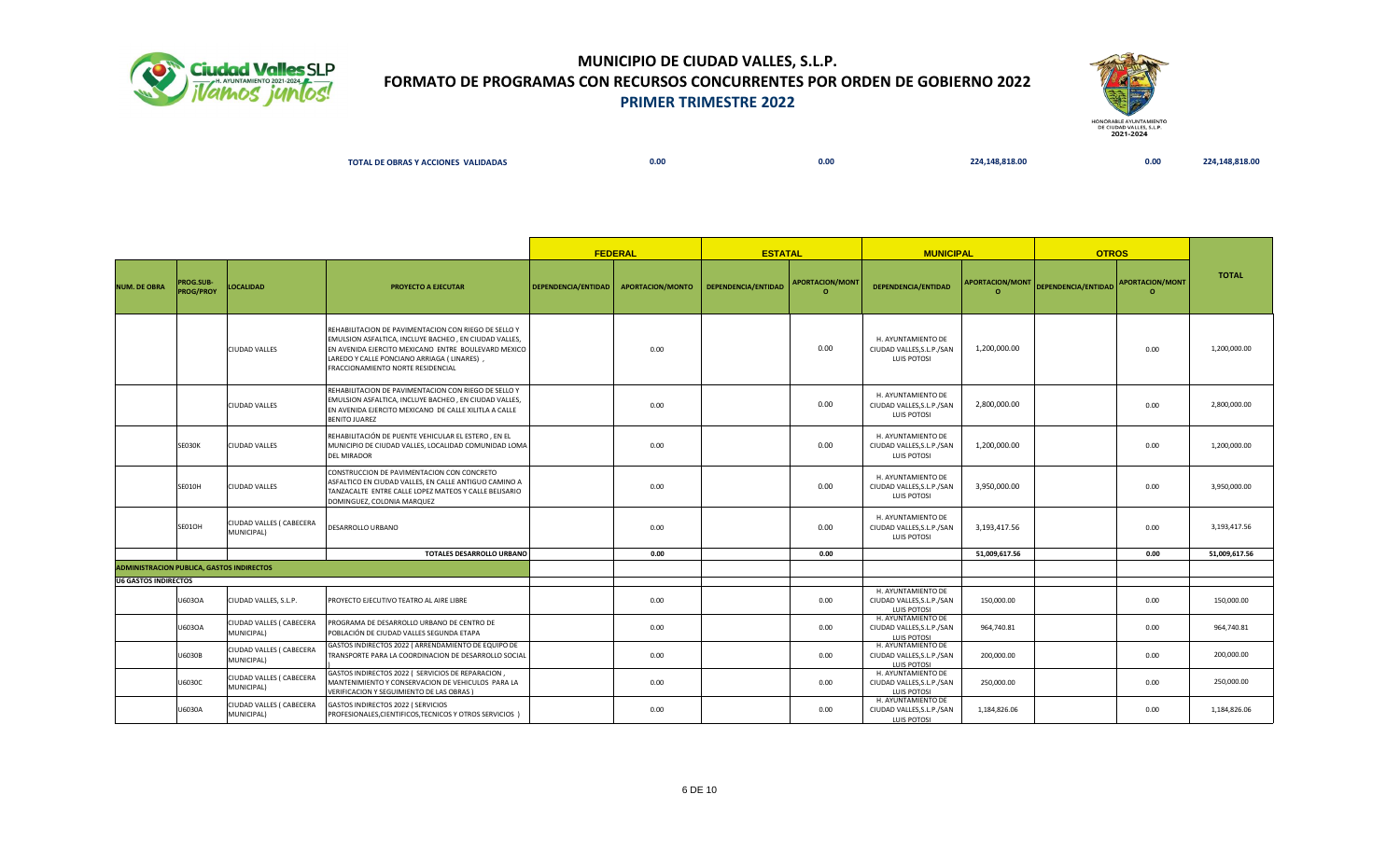



|  |  | <b>L DE OBRAS Y ACCIONES VALIDADAS</b><br>ΤΟΤΑL | ---<br>v.vu | 0.00 | $\sim$ $\sim$ $\sim$<br>7Δ | 0.00 |  |
|--|--|-------------------------------------------------|-------------|------|----------------------------|------|--|
|--|--|-------------------------------------------------|-------------|------|----------------------------|------|--|

|                                 |                               |                                                                                  | <b>FEDERAL</b>                                                                                                                          | <b>ESTATAL</b>                         |                     | <b>MUNICIPAL</b>                   |                                                                        | <b>OTROS</b>               |                                     |         |               |
|---------------------------------|-------------------------------|----------------------------------------------------------------------------------|-----------------------------------------------------------------------------------------------------------------------------------------|----------------------------------------|---------------------|------------------------------------|------------------------------------------------------------------------|----------------------------|-------------------------------------|---------|---------------|
| <b>NUM. DE OBRA</b>             | PROG.SUB-<br><b>PROG/PROY</b> | LOCALIDAD                                                                        | PROYECTO A EJECUTAR                                                                                                                     | DEPENDENCIA/ENTIDAD   APORTACION/MONTO | DEPENDENCIA/ENTIDAD | <b>APORTACION/MONT</b><br>$\Omega$ | DEPENDENCIA/ENTIDAD                                                    | APORTACION/MONT<br>$\circ$ | DEPENDENCIA/ENTIDAD APORTACION/MONT | $\circ$ | <b>TOTAL</b>  |
|                                 |                               |                                                                                  | TOTALES DE GASTOS INDIRECTOS                                                                                                            | 0.00                                   |                     | 0.00                               |                                                                        | 2,749,566.87               |                                     | 0.00    | 2,749,566.87  |
|                                 |                               | ADMINISTRACION PUBLICA, DESARROLLO INSTITUCIONAL                                 |                                                                                                                                         |                                        |                     |                                    |                                                                        |                            |                                     |         |               |
| U8 DESARROLLO INSTITUCIONAL     |                               |                                                                                  |                                                                                                                                         |                                        |                     |                                    |                                                                        |                            |                                     |         |               |
|                                 |                               | CIUDAD VALLES ( CABECERA<br>MUNICIPAL)                                           | ADMINISTRACION PUBLICA- DESARROLLO INSTITUCIONAL                                                                                        | 0.00                                   |                     | 0.00                               | H. AYUNTAMIENTO DE<br>CIUDAD VALLES, S.L.P./SAN<br><b>LUIS POTOSI</b>  | 1,833,044.58               |                                     | 0.00    | 1,833,044.58  |
|                                 |                               |                                                                                  | TOTALES DE DESARROLLO INSTITUCIONAL                                                                                                     | 0.00                                   |                     | 0.00                               |                                                                        | 1,833,044.58               |                                     | 0.00    | 1,833,044.58  |
|                                 |                               |                                                                                  |                                                                                                                                         |                                        |                     |                                    |                                                                        |                            |                                     |         |               |
|                                 |                               |                                                                                  | FONDO DE APORTACIONES PARA EL FORTALECIMIENTO DE LOS MUNICIPIOS Y DE LAS DEMARCACIONES TERRITORIALES DEL DISTRITO FEDERAL ( FORTAMUNDF) |                                        |                     |                                    |                                                                        |                            |                                     |         |               |
|                                 |                               |                                                                                  |                                                                                                                                         |                                        |                     |                                    |                                                                        |                            |                                     |         |               |
| <b>OBLIGACIONES FINANCIERAS</b> |                               |                                                                                  |                                                                                                                                         |                                        |                     |                                    |                                                                        |                            |                                     |         |               |
| 01 DEUDA PUBLICA                |                               |                                                                                  |                                                                                                                                         |                                        |                     |                                    |                                                                        |                            |                                     |         |               |
|                                 | 01OB                          | CIUDAD VALLES ( CABECERA<br>MUNICIPAL)                                           | OBLIGACIONES FINANCIERAS-PAGO DE ADEFAS                                                                                                 | 0.00                                   |                     | 0.00                               | H. AYUNTAMIENTO DE<br>CIUDAD VALLES, S.L.P./SAN<br><b>LUIS POTOSI</b>  | 21,703,285.00              |                                     | 0.00    | 21,703,285.00 |
|                                 |                               |                                                                                  | TOTALES DE OBLIGACIONES FINANCIERAS                                                                                                     | 0.00                                   |                     | 0.00                               |                                                                        | 21,703,285.00              |                                     | 0.00    | 21,703,285.00 |
|                                 |                               |                                                                                  |                                                                                                                                         |                                        |                     |                                    |                                                                        |                            |                                     |         |               |
|                                 |                               | <b>DERECHOS Y APROVECHAMIENTO DE AGUA POTABLE Y DESCARGA DE AGUAS RESIDUALES</b> |                                                                                                                                         |                                        |                     |                                    |                                                                        |                            |                                     |         |               |
| 01 DERECHOS Y APROVECHAMIENTO   |                               |                                                                                  |                                                                                                                                         |                                        |                     |                                    |                                                                        |                            |                                     |         |               |
|                                 | 01OC                          | <b>CIUDAD VALLES ( CABECERA</b><br>MUNICIPAL)                                    | ENERGIA ELECTRICA BOMBEO TANCHACHIN                                                                                                     | 0.00                                   |                     | 0.00                               | H. AYUNTAMIENTO DE<br>CIUDAD VALLES, S.L.P./SAN                        | 1,800,000.00               |                                     | 0.00    | 1,800,000.00  |
|                                 | 010A                          | CIUDAD VALLES ( CABECERA<br>MUNICIPAL)                                           | PAGO DE DERECHOS Y APROVECHAMIENTO DE AGUA POTABLE,<br>CD. VALLES                                                                       | 0.00                                   |                     | 0.00                               | H. AYUNTAMIENTO DE<br>CIUDAD VALLES, S.L.P./SAN<br><b>ILIIS DOTOSI</b> | 4,000,000.00               |                                     | 0.00    | 4,000,000.00  |
|                                 |                               |                                                                                  | TOTALES DE DERECHOS Y APROVECHAMIENTO DE AGUA POTABLE Y DESCARGA DE AGUAS RESIDUALES                                                    | 0.00                                   |                     | 0.00                               |                                                                        | 5,800,000.00               |                                     | 0.00    | 5,800,000.00  |
|                                 |                               |                                                                                  |                                                                                                                                         |                                        |                     |                                    |                                                                        |                            |                                     |         |               |
| <b>SISTEMAS DE RECAUDACION</b>  |                               |                                                                                  |                                                                                                                                         |                                        |                     |                                    |                                                                        |                            |                                     |         |               |
| 01 MODERNIZACION DEL CATASTRO   |                               |                                                                                  |                                                                                                                                         |                                        |                     |                                    |                                                                        |                            |                                     |         |               |
|                                 | 01OA                          | CIUDAD VALLES ( CABECERA<br>MUNICIPAL)                                           | SISTEMA DE INFORMACIÓN PARA LA ACTUALIZACIÓN<br>CATASTRAL (SIPAC)                                                                       | 0.00                                   |                     | 0.00                               | H. AYUNTAMIENTO DE<br>CIUDAD VALLES, S.L.P./SAN<br>LUIS POTOSI         | 3,000,000.00               |                                     | 0.00    | 3,000,000.00  |
|                                 |                               |                                                                                  | TOTALES DE SISTEMAS DE RECAUDACION                                                                                                      | 0.00                                   |                     | 0.00                               |                                                                        | 3,000,000.00               |                                     | 0.00    | 3,000,000.00  |
|                                 |                               |                                                                                  |                                                                                                                                         |                                        |                     |                                    |                                                                        |                            |                                     |         |               |
|                                 |                               |                                                                                  |                                                                                                                                         |                                        |                     |                                    |                                                                        |                            |                                     |         |               |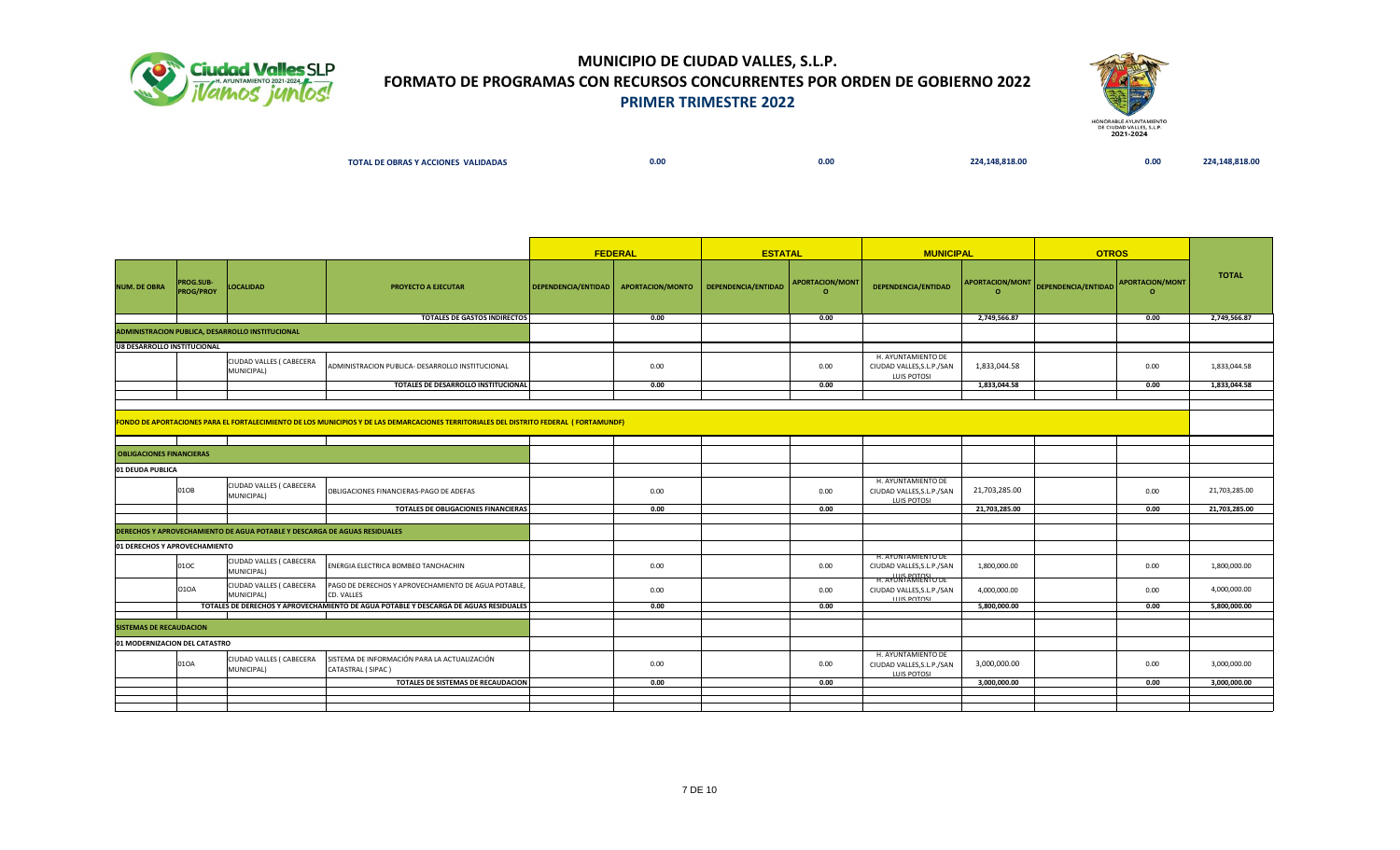



| <b>L DE OBRAS Y ACCIONES VALIDADAS</b><br>ТОТА. | 0.00 | 0.00 | 224.148.818.00 | 0.00 |  |
|-------------------------------------------------|------|------|----------------|------|--|
|                                                 |      |      |                |      |  |

|                                   |                                      |                                        | <b>FEDERAL</b>                                                                                                           | <b>ESTATAL</b>      |                  | <b>MUNICIPAL</b>    |                                    | <b>OTROS</b>                                                          |                                    |                     |                                    |              |
|-----------------------------------|--------------------------------------|----------------------------------------|--------------------------------------------------------------------------------------------------------------------------|---------------------|------------------|---------------------|------------------------------------|-----------------------------------------------------------------------|------------------------------------|---------------------|------------------------------------|--------------|
| <b>NUM. DE OBRA</b>               | <b>PROG.SUB-</b><br><b>PROG/PROY</b> | <b>LOCALIDAD</b>                       | <b>PROYECTO A EJECUTAR</b>                                                                                               | DEPENDENCIA/ENTIDAD | APORTACION/MONTO | DEPENDENCIA/ENTIDAD | <b>APORTACION/MONT</b><br>$\Omega$ | DEPENDENCIA/ENTIDAD                                                   | <b>APORTACION/MONT</b><br>$\Omega$ | DEPENDENCIA/ENTIDAD | <b>APORTACION/MONT</b><br>$\Omega$ | <b>TOTAL</b> |
| MANTENIMIENTO DE INFRAESTRUCTURA  |                                      |                                        |                                                                                                                          |                     |                  |                     |                                    |                                                                       |                                    |                     |                                    |              |
|                                   |                                      | CIUDAD VALLES ( CABECERA<br>MUNICIPAL) | MANTENIMIENTO DE INFRAESTRUCTURA                                                                                         |                     | 0.00             |                     | 0.00                               | H. AYUNTAMIENTO DE<br>CIUDAD VALLES, S.L.P./SAN<br><b>LUIS POTOSI</b> | 5,298,438.06                       |                     | 0.00                               | 5,298,438.06 |
| <b>FORTALECIMIENTO MUNICIPAL</b>  |                                      |                                        |                                                                                                                          |                     |                  |                     |                                    |                                                                       |                                    |                     |                                    |              |
| U3 SERVICIOS PUBLICOS MUNICIPALES |                                      |                                        |                                                                                                                          |                     |                  |                     |                                    |                                                                       |                                    |                     |                                    |              |
|                                   |                                      | CIUDAD VALLES ( CABECERA<br>MUNICIPAL) | ADMINISTRACION PUBLICA- FORTALECIMIENTO MUNICIPAL                                                                        |                     | 0.00             |                     | 0.00                               | H. AYUNTAMIENTO DE<br>CIUDAD VALLES, S.L.P./SAN<br><b>LUIS POTOSI</b> | 2,000,000.00                       |                     | 0.00                               | 2,000,000.00 |
|                                   |                                      |                                        | TOTALES DE FORTALECIMIENTO MUNICIPAL                                                                                     |                     | 0.00             |                     | 0.00                               |                                                                       | 2,000,000.00                       |                     | 0.00                               | 2.000.000.00 |
|                                   |                                      |                                        |                                                                                                                          |                     |                  |                     |                                    |                                                                       |                                    |                     |                                    |              |
| <b>SE URBANIZACION</b>            |                                      |                                        |                                                                                                                          |                     |                  |                     |                                    |                                                                       |                                    |                     |                                    |              |
|                                   | SE020H                               | <b>CIUDAD VALLES</b>                   | REHABILITACION DE REVESTIMIENTO EN CALLES DE CIUDAD<br>VALLES ( CABECERA MUNICIPAL) COBERTURA ZONA URBANA                |                     | 0.00             |                     | 0.00                               | H. AYUNTAMIENTO DE<br>CIUDAD VALLES, S.L.P./SAN<br>LUIS POTOSI        | 1,000,000.00                       |                     | 0.00                               | 1,000,000.00 |
|                                   |                                      |                                        | <b>TOTAL URBANIZACION</b>                                                                                                |                     | 0.00             |                     | 0.00                               |                                                                       | 1,000,000.00                       |                     | 0.00                               | 1,000,000.00 |
|                                   |                                      |                                        |                                                                                                                          |                     |                  |                     |                                    |                                                                       |                                    |                     |                                    |              |
| <b>SI VIALIDADES URBANAS</b>      |                                      |                                        |                                                                                                                          |                     |                  |                     |                                    |                                                                       |                                    |                     |                                    |              |
|                                   | <b>SI02OA</b>                        | COL. BELLAVISTA                        | REHABILITACIÓN DE AVENIDA PICO DE ORIZABA ENTRE<br>ARROYO Y CARRETERA VALLES TAMPICO, COL. BELLAVISTA                    |                     | 0.00             |                     | 0.00                               | H. AYUNTAMIENTO DE<br>CIUDAD VALLES, S.L.P./SAN<br>LUIS POTOSI        | 2,167,775.09                       |                     | 0.00                               | 2,167,775.09 |
|                                   | <b>SI02OA</b>                        | CIUDAD VALLES ( CABECERA<br>MUNICIPAL) | REHABILITACIÓN CON CONCRETO ASFALTICO DE AVENIDA<br>PUJAL ENTRE FRAY ANDRES DE OLMOS Y ARTES, COLONIA<br><b>HIDALGO</b>  |                     | 0.00             |                     | 0.00                               | H. AYUNTAMIENTO DE<br>CIUDAD VALLES, S.L.P./SAN<br>LUIS POTOSI        | 950,000.00                         |                     | 0.00                               | 950,000.00   |
|                                   | <b>SI02OA</b>                        | CIUDAD VALLES ( CABECERA<br>MUNICIPAL) | REHABILITACIÓN CON CONCRETO HIDRAULICO DE AVENIDA<br>PUJAL ENTRE FRAY ANDRES DE OLMOS Y ARTES, COLONIA<br><b>HIDALGO</b> |                     | 0.00             |                     | 0.00                               | H. AYUNTAMIENTO DE<br>CIUDAD VALLES, S.L.P./SAN<br>LUIS POTOSI        | 487,200.00                         |                     | 0.00                               | 487,200.00   |
|                                   |                                      |                                        | TOTAL VIALIDADES URBANAS                                                                                                 |                     | 0.00             |                     | 0.00                               |                                                                       | 3,604,975.09                       |                     | 0.00                               | 3,604,975.09 |
| SK MANEJO DE RESIDUOS SOLIDOS     |                                      |                                        |                                                                                                                          |                     |                  |                     |                                    |                                                                       |                                    |                     |                                    |              |
|                                   | SK01OA                               | CIUDAD VALLES ( CABECERA<br>MUNICIPAL) | MANTENIMIENTO DE RELLENO SANITARIO CON LA<br>ADQUISICION DE MATERIAL PARA CONFINAMIENTO DE<br><b>RESIDUOS SOLIDOS</b>    |                     | 0.00             |                     | 0.00                               | H. AYUNTAMIENTO DE<br>CIUDAD VALLES, S.L.P./SAN<br><b>LUIS POTOSI</b> | 5,000,000.00                       |                     | 0.00                               | 5,000,000.00 |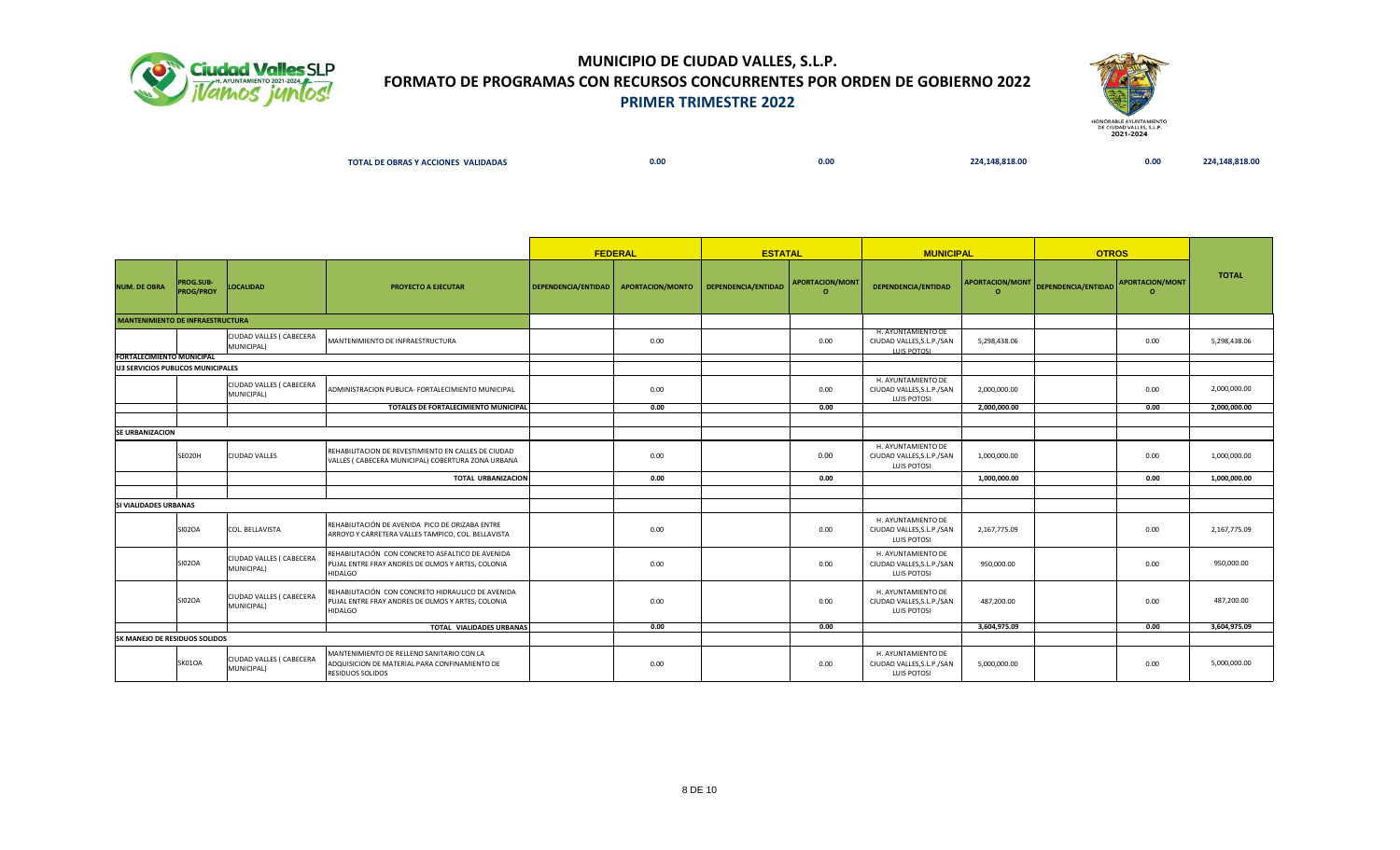



| <b>TOTAL</b><br><b>L DE OBRAS Y ACCIONES VALIDADAS</b> | 0.00 | 0.00 | 0.818.00 | 0.00 | _____ |
|--------------------------------------------------------|------|------|----------|------|-------|
|                                                        |      |      |          |      |       |

|                                              |                                      |                                               |                                                                                                      |                                        | <b>FEDERAL</b> | <b>ESTATAL</b>      |                                    | <b>MUNICIPAL</b>                                                      |                             | <b>OTROS</b>                        |         |               |
|----------------------------------------------|--------------------------------------|-----------------------------------------------|------------------------------------------------------------------------------------------------------|----------------------------------------|----------------|---------------------|------------------------------------|-----------------------------------------------------------------------|-----------------------------|-------------------------------------|---------|---------------|
| <b>NUM. DE OBRA</b>                          | <b>PROG.SUB-</b><br><b>PROG/PROY</b> | <b>LOCALIDAD</b>                              | <b>PROYECTO A EJECUTAR</b>                                                                           | DEPENDENCIA/ENTIDAD   APORTACION/MONTO |                | DEPENDENCIA/ENTIDAD | <b>APORTACION/MONT</b><br>$\Omega$ | DEPENDENCIA/ENTIDAD                                                   | APORTACION/MONT<br>$\Omega$ | DEPENDENCIA/ENTIDAD APORTACION/MONT | $\circ$ | <b>TOTAL</b>  |
|                                              |                                      |                                               | TOTAL MANEJO DE RESIDUOS SOLIDOS                                                                     |                                        | 0.00           |                     | 0.00                               |                                                                       | 5,000,000.00                |                                     | 0.00    | 5,000,000.00  |
| INFRAESTRUCTURA AGROPECUARIA                 |                                      |                                               |                                                                                                      |                                        |                |                     |                                    |                                                                       |                             |                                     |         |               |
| TJ INFRAESTRUCTURA PECUARIA                  |                                      |                                               |                                                                                                      |                                        |                |                     |                                    |                                                                       |                             |                                     |         |               |
|                                              |                                      | CIUDAD VALLES ( CABECERA<br>MUNICIPAL)        | INFRAESTRUCTURA AGROPECUARIA- PROYECTOS<br><b>PRODUCTIVOS</b>                                        |                                        | 0.00           |                     | 0.00                               | H. AYUNTAMIENTO DE<br>CIUDAD VALLES, S.L.P./SAN<br><b>LUIS DOTOSI</b> | 2.500.000.00                |                                     | 0.00    | 2,500,000.00  |
|                                              |                                      |                                               | TOTALES DE INFRAESTRUCTURA AGROPECUARIA                                                              |                                        | 0.00           |                     | 0.00                               |                                                                       | 2,500,000.00                |                                     | 0.00    | 2,500,000.00  |
|                                              |                                      |                                               |                                                                                                      |                                        |                |                     |                                    |                                                                       |                             |                                     |         |               |
|                                              |                                      |                                               |                                                                                                      |                                        |                |                     |                                    |                                                                       |                             |                                     |         |               |
|                                              |                                      |                                               | TOTALES DE MANTENIMIENTO DE INFRAESTRUCTURA                                                          |                                        | 0.00           |                     | 0.00                               |                                                                       | 19,403,413.15               |                                     | 0.00    | 19,403,413.15 |
|                                              |                                      |                                               |                                                                                                      |                                        |                |                     |                                    |                                                                       |                             |                                     |         |               |
| <b>SEGURIDAD PUBLICA</b>                     |                                      |                                               |                                                                                                      |                                        |                |                     |                                    |                                                                       |                             |                                     |         |               |
| UI SEGURIDAD PUBLICA                         |                                      |                                               |                                                                                                      |                                        |                |                     |                                    |                                                                       |                             |                                     |         |               |
|                                              | UI01                                 | CIUDAD VALLES ( CABECERA<br>MUNICIPAL)        | PAGO DE PERSONAL DE LA DSPYTM                                                                        |                                        | 0.00           |                     | 0.00                               | H. AYUNTAMIENTO DE<br>CIUDAD VALLES.S.L.P./SAN                        | 31,000,000.00               |                                     | 0.00    | 31,000,000.00 |
|                                              | UI01                                 | CIUDAD VALLES ( CABECERA<br>MUNICIPAL)        | GASTOS OPERATIVOS DE DSPYTM EJERCICIO 2022                                                           |                                        | 0.00           |                     | 0.00                               | H. AYUNTAMIENTO DE<br>CIUDAD VALLES S.L.P./SAN                        | 4,500,000.00                |                                     | 0.00    | 4,500,000.00  |
|                                              | UI03                                 | CIUDAD VALLES ( CABECERA<br>MUNICIPAL)        | EQUIPAMIENTO PARA PLANTILLAS DE DSPYTM EJERCICIO 2022 (<br>UNIFORMES)                                |                                        | 0.00           |                     | 0.00                               | CIUDAD VALLES, S.L.P./SAN<br><b>LUIS POTOSL</b>                       | 1,250,000.00                |                                     | 0.00    | 1,250,000.00  |
|                                              | UI01                                 | CIUDAD VALLES ( CABECERA<br>MUNICIPAL)        | PAGO DE ALUMBRADO PUBLICO EJERCICIO 2022                                                             |                                        | 0.00           |                     | 0.00                               | H. AYUNTAMIENTO DE<br>CIUDAD VALLES, S.L.P./SAN                       | 18,000,000.00               |                                     | 0.00    | 18,000,000.00 |
|                                              | UI01                                 | <b>CIUDAD VALLES ( CABECERA</b><br>MUNICIPAL) | <b>SEGURIDAD PUBLICA</b>                                                                             |                                        | 0.00           |                     | 0.00                               | H. AYUNTAMIENTO DE<br>CIUDAD VALLES S.L.P./SAN                        | 2,500,000.00                |                                     | 0.00    | 2,500,000.00  |
|                                              |                                      |                                               | TOTALES DE SEGURIDAD PUBLICA                                                                         |                                        | 0.00           |                     | 0.00                               |                                                                       | 57,250,000.00               |                                     | 0.00    | 57,250,000.00 |
|                                              |                                      |                                               |                                                                                                      |                                        |                |                     |                                    |                                                                       |                             |                                     |         |               |
| <b>REQUERIMIENTOS</b>                        |                                      |                                               |                                                                                                      |                                        |                |                     |                                    |                                                                       |                             |                                     |         |               |
|                                              |                                      | CIUDAD VALLES ( CABECERA<br>MUNICIPAL)        | <b>REQUERIMIENTOS</b>                                                                                |                                        | 0.00           |                     | 0.00                               | H. AYUNTAMIENTO DE<br>CIUDAD VALLES, S.L.P./SAN                       | 2,000,000.00                |                                     | 0.00    | 2,000,000.00  |
| <b>FONDO EMERGENTE Y CONTINGENCIAS</b>       |                                      |                                               |                                                                                                      |                                        |                |                     |                                    | LUIC BOTOCI                                                           |                             |                                     |         |               |
| PROGRAMAS EMERGENTES Y CONTINGENCIAS         |                                      |                                               |                                                                                                      |                                        |                |                     |                                    |                                                                       |                             |                                     |         |               |
|                                              |                                      | CIUDAD VALLES ( CABECERA<br>MUNICIPAL)        | ADMINISTRACION PUBLICA- FONDO EMERGENTE Y<br><b>CONTINGENCIAS</b>                                    |                                        | 0.00           |                     | 0.00                               | H. AYUNTAMIENTO DE<br>CIUDAD VALLES, S.L.P./SAN<br>LUIS POTOSI        | 8,000,000.00                |                                     | 0.00    | 8,000,000.00  |
| <b>ORGANOS DE CONTROL</b>                    |                                      |                                               |                                                                                                      |                                        |                |                     |                                    |                                                                       |                             |                                     |         |               |
| U7 VERIFICACION, SUPERVISION Y FISCALIZACIÓN |                                      |                                               |                                                                                                      |                                        |                |                     |                                    |                                                                       |                             |                                     |         |               |
|                                              | <b>U70A</b>                          | CIUDAD VALLES ( CABECERA<br>MUNICIPAL)        | VERIFICACION, SUPERVISION Y FISCALIZACION (ORGANOS DE<br>CONTROL-CONTRALORIA INTERNA MUNICIPAL 2022) |                                        | 0.00           |                     | 0.00                               | H. AYUNTAMIENTO DE<br>CIUDAD VALLES, S.L.P./SAN<br>LUIS POTOSI        | 264,993.18                  |                                     | 0.00    | 264,993.18    |